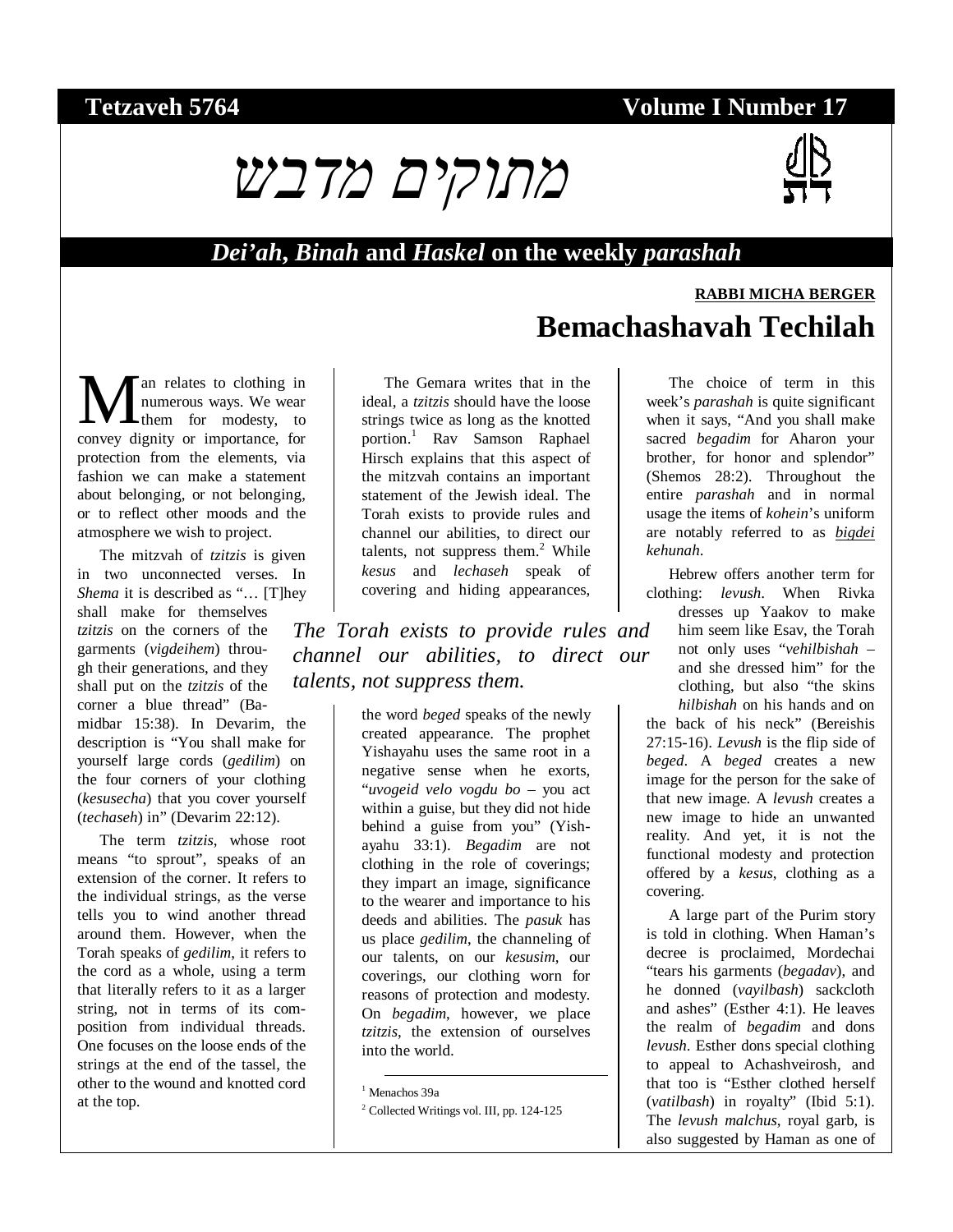the means of honoring "the man the king wishes to value" (Ibid 6:8-9). Even after Mordechai is given Haman's mansion and position in the government, "Mordechai left from before the king in *levush malchus*, *techeiles* (blue wool), bleached white, a large gold crown and a robe of fine linen and purple…" (Ibid 8:15).

In contrast, Ya'akov gave Yosef a *kesones passim*. <sup>3</sup> *Kesones* is different from the words we have looked at so far, in that it does not mean clothing in general, but a particular kind of clothing, a tunic or coat. A *kohein* too – both the *kohein gadol*<sup>4</sup> and the regular *kohein5* – wore a *kesones* as one of his *begadim*. A *kesones* is therefore a *beged*, a means of assuming the

3 Bereishis 37:3

4 Shemos 38:4

responsibilities of a new role. The royal implications of a *kesones* are reinforced in the book of Shmuel, when we are told that when Amnon sent Tamar from his home, she also wore a *kesones passim*, "for that is how princesses dressed" (Shmuel II 13:18). The original *kasnos* were the "*kasnos 'or* – cloaks of skin" that Hashem made for Adam and Chavah when He expelled them from the garden.<sup>6</sup> According to Rabbeinu Bachya<sup>7</sup> , these *kasnos* were precursors to the *bigdei kehunah*, and therefore were to be passed down to the first-born to help him assume a priestly role. The midrash relates that this was true until Nimrod stole the garments, Esav then acquired them when he killed Nimrod and Yaakov took it when he dressed up as Eisav

6 Bereishis 3:21

7 Ad loc

he religious personality instinctively feels the superiority The religious personality in-<br>stinctively feels the superiority<br>of the spiritual and the<br>inherent subordination even meaninherent subordination, even meaninglessness, of physical appearances. In a world in which the ultimate goal is connection with the Divine, of what significant concern is external presentation?

It is thus surprising that, after the stunning defeat of Haman, Mordechai was raised to a higher position and dressed in royal garments. We are told, "Mordechai left the king's presence clad in royal apparel of turquoise and white with a large gold crown and a robe of fine linen and purple" (Esther 8:15). I know that I would personally see such an event and think, "Is this supposed to impress me?" Mordechai was a highly spiritual person – a scholar, a teacher

and a leader. That is impressive. But his wardrobe, whatever it may be, is not.

Granted, the point is not that he was wearing fancy clothes but that he was dressed in royal garments. He was treated like a king, or a king's top minister, and it was the respect from the king that the clothes implied that was so impressive and not the costume in itself. But, is that supposed to inspire in us awe of Mordechai? That he was honored by a king who was ready to allow the entire Jewish nation to be destroyed? Whether Achashverosh was a stupid king or an evil one, of what value is his show of respect?

There are other occasions in which we are also supposed to be impressed by shows of greatness. The Torah tells us about Yosef: "And

## **2** *Mesukim Midevash*

and received the *berachah*. At that point it was restored to the appropriate owner.

A *kesones* stands in stark relief to the *levush malchus* of Persia. As a *beged*, a *kesones* was designed to create a new man, not to hide the old. And what sort of new person? An *oveid Hashem*.

Interestingly, these relationships to clothing have parallels in the non-verbal processes of *teshuvah*. There are four steps to *teshuvah*: abandoning the sin, remorse over past actions, confession, and accepting to do better in the future. Three are mental, the fourth, a necessary articulation to make these changes real. A *levush* hides the old form, and the old sins. A *kesus*, worn for modesty, is a means of avoiding shame and causes of embarrassment. And the *beged* sets the tone for the future.

## **RABBI GIL STUDENT Bakeish Shalom**

Par'oh removed his ring from his hand and put it on Yosef's hand. He then had him dressed in garments of fine linen and he placed a gold chain on his neck. He also had him ride in his second royal chariot and they proclaimed before him, 'Avrech'" (Bereishis 41:42-43). This, too, is intended to impress us. Yet, one can wonder of what value is the respect of someone like Par'oh. From his wise men, perhaps, a sign of respect would be an indication of great intelligence. But from a king who may not be particularly worthy, why should we care to whom he gives respect?

The answer, the Alter of Slabodka<sup>1</sup> says in his typical fashion, is that it is significant. A king is someone who has been placed in a

1 Or HaTzafun, vol. 1 p. 215 ff.

<sup>5</sup> Ibid v. 40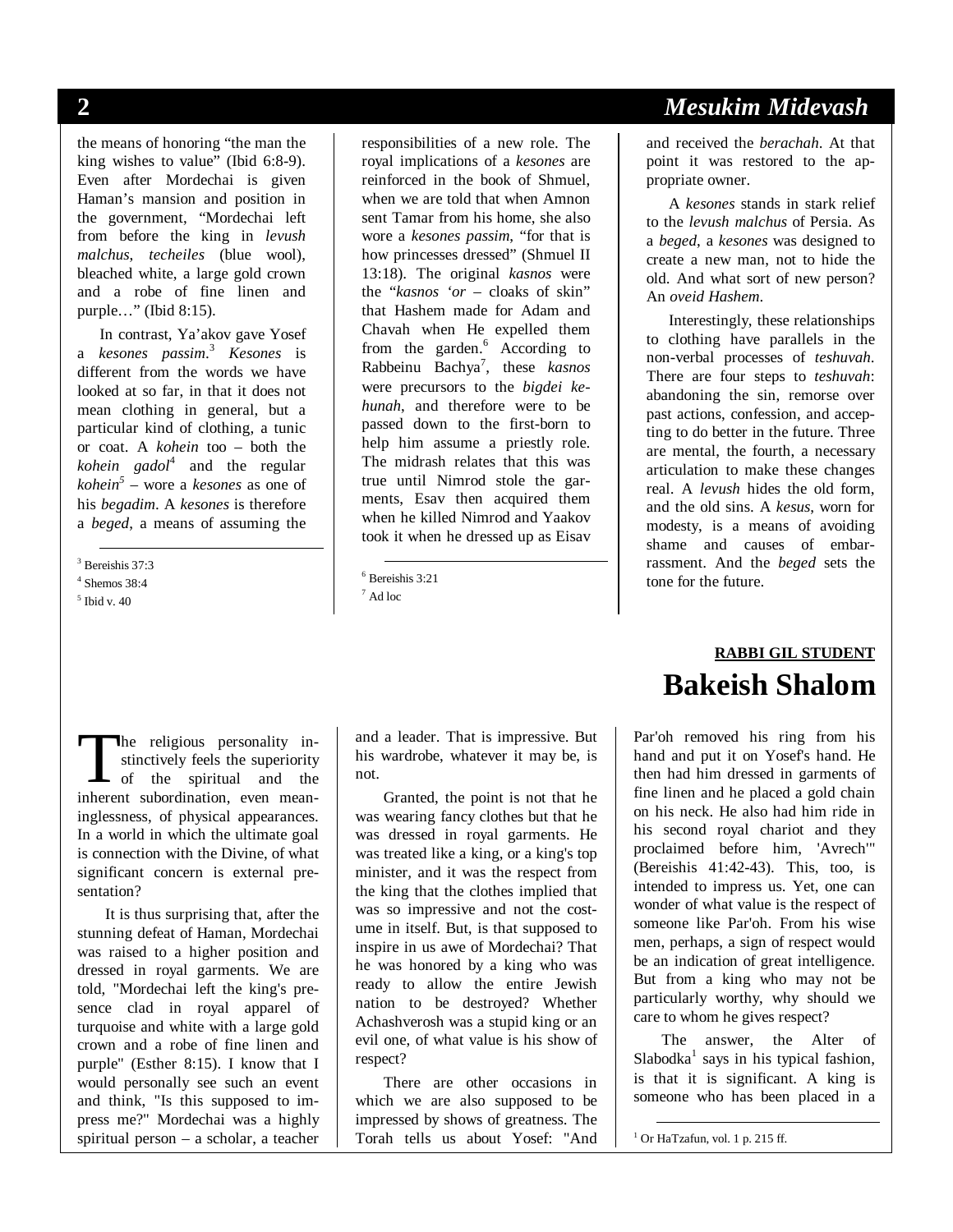## *Mesukim Midevash* **3**

position of power and influence by G-d and this ruler's evaluation of a person is, indeed, important. When he shows respect to a person it is noteworthy. If we had been alive at that time and had seen Achashverosh, we would have been obligated to say the special blessing one recites upon seeing a  $\text{king.}^2$  We are to be impressed if Achashverosh or any other king chooses to honor someone, however he may manifest that respect.

If it is the case, the Alter continues, that when a king dresses a person in royal garments we should be impressed by the act, how much more should we be awed when G-d

2 Berachos 58a

takes a human soul and dresses it with skin, bones, sinews, etc. The Master of the universe has chosen every single person individually and honored him with royal garments. That is how important each person is, and that is how significant every human body is. It is the Divine clothing that has been given to each of us.

Imagine, then, how much more significant such a body is if it is used to perform good deeds. When the arms that were given to you by G-d are used in the performance of a mitzvah, they are elevated even beyond the lofty status that they initially inhabited. They are not merely the limbs of a body, or even

he first berachah of *Shemoneh Esrei* praises Hashem with the phrase The first berachah of *Shemoneh Esrei* praises<br>
Hashem with the phrase<br>
"haKel haGadol haGibor viha-*Norah* – the G-d, the Great, the Almighty, and the Awe Inspiring". This expression was first uttered by Moshe Rabbeinu in a lecture to *Bnei Yisrael*. 1 A student who led the congregation as *chazan* before the early *tanna* Rabbi Chanina once embellished his praises of Hashem, continuing well beyond these four simple adjectives. After he was finished, Rabbi Chanina corrected him, "Have you finished all possible praise of your Master?" No list of compliments could completely describe Hashem. Had Moshe not spoken these words, and Hashem not told him to write them into the Torah, we would not have the *chutzpah* to use these four.<sup>2</sup>

The same phrase is also found at the conclusion of the poem

 1 Devarim 10:17 2 Berachos 33b

"*Nishmas*". There, the poet goes even further and gives each one an explanatory phrase. This yields the strange result that the very same poem that says that "even if our mouths were filled of poetry like the sea, and our tongues – joy, like the many waves, and our lips – praise like the expanses of sky… we would still not be sufficient to praise you", this same poem then praises G-d in four words!

According to the Vilna Gaon, "*haKel haGadol haGibor viha-Norah*" is not only included in the first berachah of the *Shemoneh Esrei*, but it is also the basis for the structure of the rest of the *berachah* too. To the Vilna Gaon, these four names of G-d form a progression. They summarize how man approaches G-d.

*Kel* means more than G-d, and "*elohim*" is also used to refer to judges or legislators. To be *HaKel*, THE Legislator, means that Hashem rules over the entire universe, His authority is all-inclusive.

only the royal garments given to a respected person, but they are the wise gifts of G-d being used in the ideal and foremost manner. Such is the potential of the human body.

But if this Divine gift is used improperly, for the wrong goals and aberrant purposes, then the royal garments are soiled. The King has granted you an honored endowment and you have squandered it while He watches. A person is created on a holy and elevated level but must take care not to lower himself and mistreat his precious gift.

## **RABBI MICHA BERGER Sefasai Tiftach**

We usually think of Hashem's Immanence and His Transcendence, His Infinity and His relating to us personally, as opposites. However, Rabbi Yochanan said, "Wherever you find G-d's greatness, that is where you find His humility".<sup>3</sup> Perhaps we can understand this apparent paradox by contrasting G-d's properties to those of humans. Schools have a problem of overcrowding. There are just so many students a teacher can adequately pay attention to. As the number of students grows, each one can only get less and less attention. Not so Hashem. His infinity is not just that He is "*haKel*", G-d over all, but also "*haGadol*", great enough to give personal attention to each person.

*HaGibor*. We said already that Hashem legislates to all, and that He is not limited to looking only at the universal picture, but can pay attention to each and every one of

3 Megillah 31a